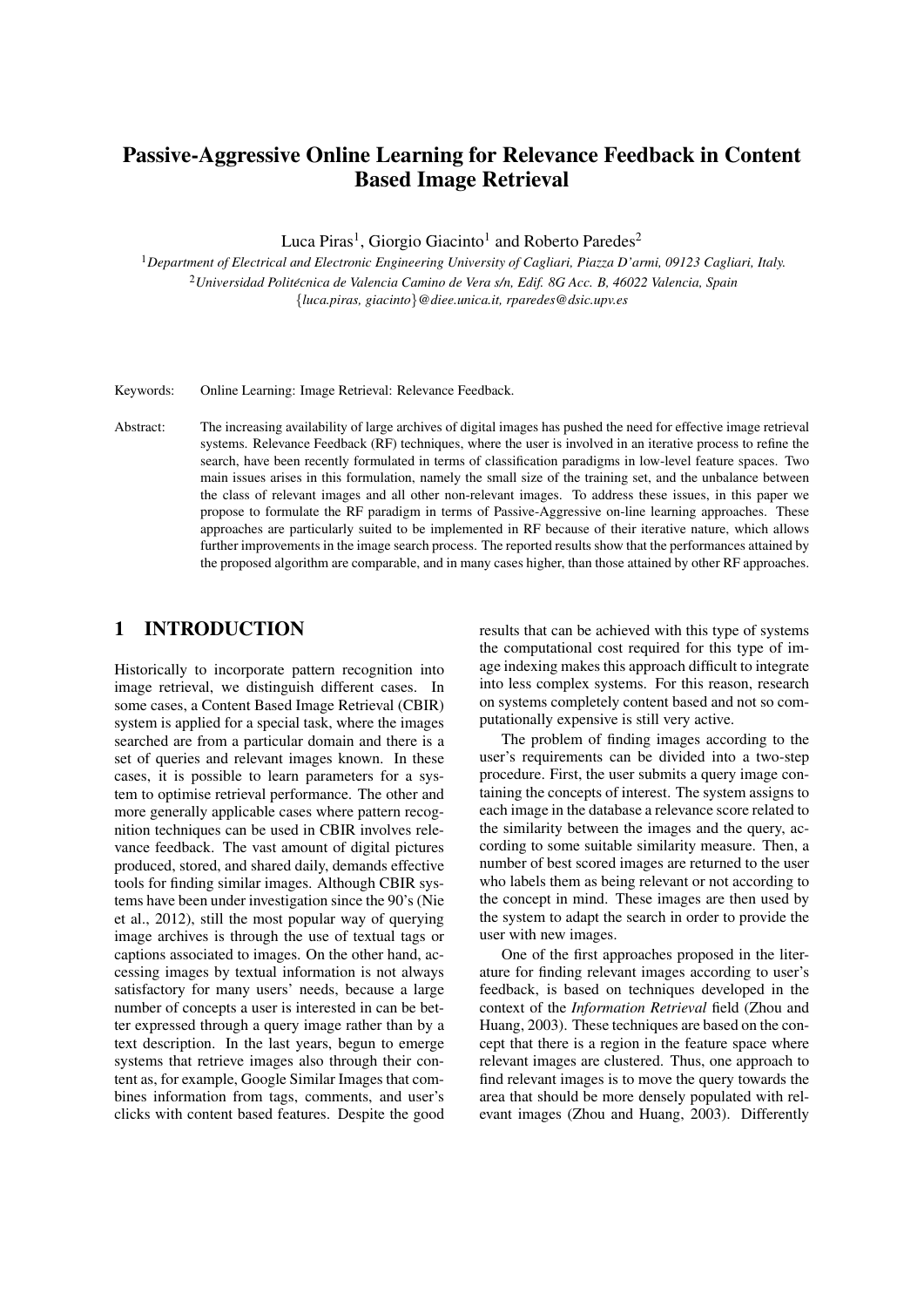from the above methods that are essentially based on density estimation, there is another family of relevance feedback techniques based on discriminative learning, i.e. methods that learn from a set of images labelled as being relevant or not. In this family, a leading role is played by Support Vector Machines (SVM) (Cristianini and Shawe-Taylor, 2000). The idea behind the SVM is to find a hyperplane in the feature space that divides it into two subspaces. The first populated by relevant samples, the second one by non-relevant samples (Zhou and Huang, 2003).

Other approaches to exploit relevance feedback are aimed at computing a distance metric such that the distance in the low-level feature space is consistent with the users' relevance judgements. This metric minimizes the distance between similar images, and meanwhile maximizes the distance between the feature vectors of dissimilar images (Deselaers et al., 2008). While the above approaches are based on a batch (off-line) formulation of the learning process, the iterative nature of relevance feedback makes it suited to on-line learning approaches. Moreover, as the user's intention could change along the RF process, an on-line learning formulation allows the system to adapt the model accordingly.

Online learning techniques address a number of classification problems, such as binary and multiclass categorization, as well as regression and sequence prediction problems. Typically, on-line learning algorithms evaluate one pattern at time, and, for each pattern, the algorithm predicts if it belongs or not to the class of interest. Each pattern is associated with a unique label  $y_t \in \{+1, -1\}$  where  $\{+1\}$ indicates that the pattern belongs to that class, while  ${-1}$  indicates that the pattern does not belong to that class. After each class assignment, the predicted class is compared to the true class. According to the outcome of the previous prediction the algorithm adapts its prediction rule for the next evaluation in order to improve the performances. Among the different online learning methods, we focus our attention to the Passive-Aggressive (PA) family of algorithms (Crammer et al., 2006), as they are based on the margin paradigm used by SVM. This method has been successfully used for ranking images after a text query (Grangier and Bengio, 2008), and for video tagging applications (Paredes et al., 2009) among others. In this paper, we propose the use of the PA paradigm to exploit Relevance Feedback (RF) in Content Based Image Retrieval (CBIR). We will show that the proposed on-line approach allows attaining a very fast and compact RF method, a property that is very important in a real-world CBIR scenario.

This paper is organized as follows. Section 2

presents the proposed technique based on a linear model, while Section 3 present the kernel version. Experimental results reported in Section 4 shows that a passive-aggressive approach provides good retrieval performances when compared to approaches based on classical classification approaches. Conclusions are drawn in Section 5.

# 2 ONLINE LEARNING FOR RELEVANCE FEEDBACK IN **CBIR**

Relevance Feedback is an interactive process where, given an initial query, the user is presented with the top-ranked images from the database, and is asked to mark them as being relevant or not. Then, these judgements are sent back to the retrieval system that exploits user's feedback to refine the search function, and provide the user with a new set of (hopefully) better results. In each iteration of relevance feedback, the system can use learning techniques to refine the similarity score measure, and thus to improve the results.

Online learning algorithms have been proposed for classification problems, where the goal, in the binary case, is to assign a pattern to one of the two classes. In image retrieval settings, the goal is to rank images according to the similarity to the query. Thus, online learning approaches need to be adapted. The approach proposed in this paper is inspired by the work of (Grangier and Bengio, 2008), that adapted Passive-Aggressive (PA) online classification approaches to retrieval scenarios. In the following, we will briefly summarize the approach.

# 2.1 A Linear Model for Content Based Image Retrieval

In the case of on-line binary classification problems, one of the simplest classification approach is the linear classifier, where the classification function is actually implemented by a vector of weights. Given a vector w, and a pattern x, the sign of the product  $(w \cdot x)$  can be used to classify the pattern as belonging to one or the two classes, while the norm of the product  $|\mathbf{w} \cdot \mathbf{x}|$  is the degree of confidence in the classification. We can modify the above definition of linear classifier so that the result can be interpreted as a relevance score assigned to image x:

$$
score(\mathbf{x}_i) = \mathbf{w} \cdot \mathbf{x}_i,
$$
 (1)

where **w** is the weight vector to be learnt. According to (Grangier and Bengio, 2008), If the above men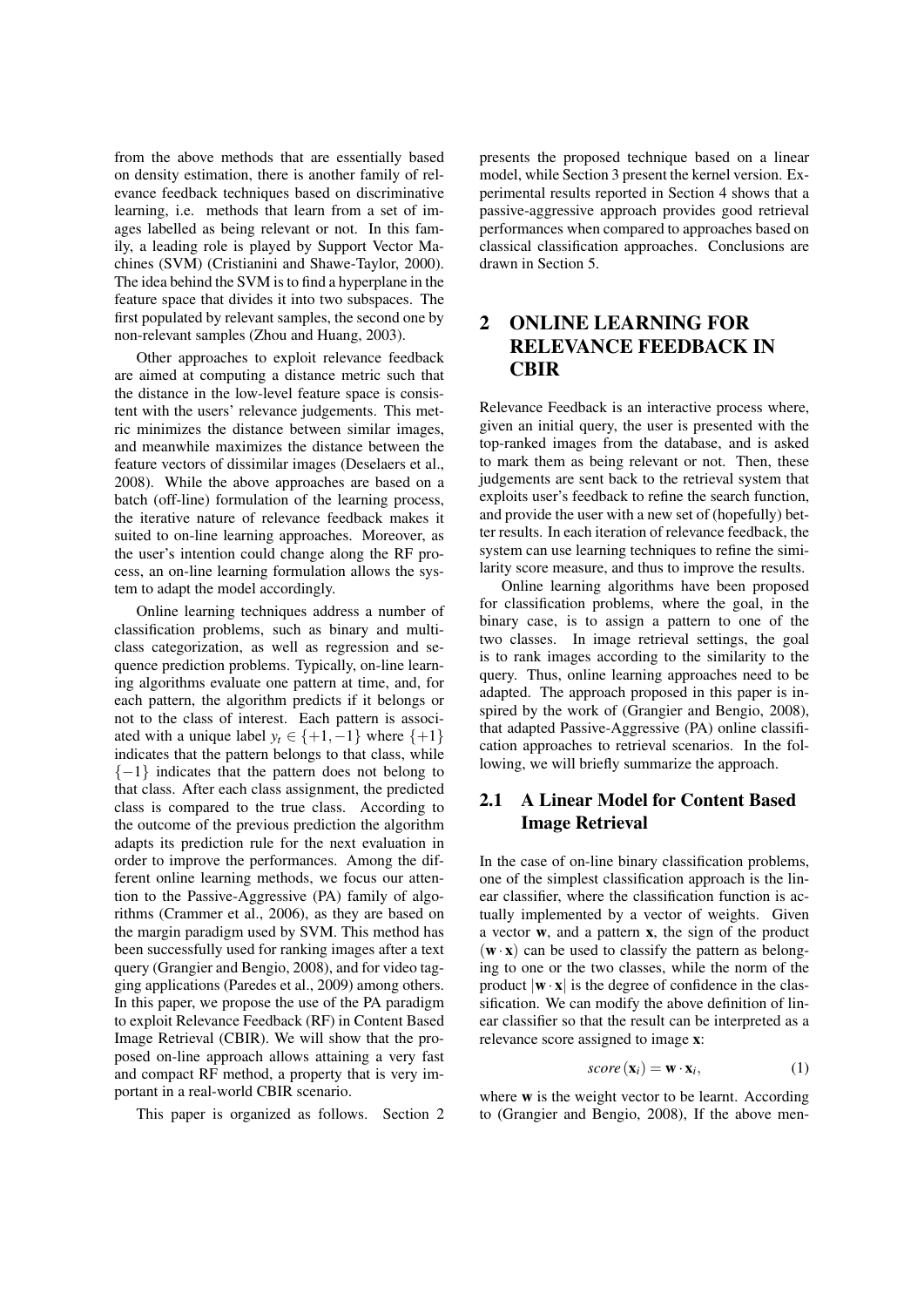tioned score is used to rank images, the desired behavior of a CBIR system can be formulated as follows:

$$
\forall \mathbf{x}_r \in R, \forall \mathbf{x}_n \in N, \mathbf{w} \cdot \mathbf{x}_r > \mathbf{w} \cdot \mathbf{x}_n,\tag{2}
$$

where *R* and *N* represent relevant and non relevant images, respectively. In order to attain this behavior, we can maximize the following expression:

$$
\sum_{\forall \mathbf{x}_r \in R} \sum_{\forall \mathbf{x}_n \in N} \mathbf{w} (\mathbf{x}_r - \mathbf{x}_n).
$$
 (3)

Several methods can be used in order to compute w that maximizes Eq. (3). Here we follow an idea similar to the one proposed in (Grangier and Bengio, 2008) based on PA online learning (Crammer et al., 2006) to compute the weight w by solving the following equation:

$$
\mathbf{w}_{t} = \underset{\mathbf{w}_{t+1}}{\text{argmin}} \frac{1}{2} ||\mathbf{w}_{t+1} - \mathbf{w}_{t}||^{2} + C l_{t}, \quad (4)
$$

with

$$
l_t = \begin{cases} 0 & \text{if } \mathbf{w}_t (\mathbf{x}_r - \mathbf{x}_n) > 1 \\ 1 - \mathbf{w}_t (\mathbf{x}_r - \mathbf{x}_n) & \text{otherwise.} \end{cases}
$$
(5)

where  $t$  is the iteration and  $l_t$  is the loss function at iteration *t*. The first term in Eq. (4),  $\frac{1}{2} ||\mathbf{w}_{t+1} - \mathbf{w}_t||^2$ , plays the *passive* role in the algorithms as it forces the values of the weights obtained at consecutive iterations to be close to each other, thus taking into account all the information learned in the past iterations. Eq. (4) also shows that the second term, i.e., the loss function that pays the role of the *aggressive* term, is "smoothed" by the parameter  $C$  that avoids an excessive fluctuation of the weight between two iterations in succession. According to (Crammer et al., 2006) the solution of Eq.  $(4)$  is given by:

$$
\mathbf{w}_{t+1} = \mathbf{w}_t + \Gamma_t (\mathbf{x}_r - \mathbf{x}_n), \tag{6}
$$

where

$$
\Gamma_t = \min \left\{ C, \frac{l_t}{||\mathbf{x}_r - \mathbf{x}_n||^2} \right\}.
$$
 (7)

### 2.2 Online Learning Algorithm for Relevance Feedback

The PA learning framework proposed in the previous section for image retrieval, can be used to implement relevance feedback according to the following procedure:

i) The user provides a query image to the system, the system computes the similarity of the query with all the images in the database, and images are then sorted in order of decreasing similarity with the query. The first *k* images are presented to the user who labels them as being relevant or not;

- ii) henceforth, the on-line learning algorithm begins. Each component of the initial weight vector  $w_0$  is initialized to 0;
- iii) a pair of images  $x_r$  and  $x_n$  is randomly drawn from the set of relevant images  $(R)$ , and the set of nonrelevant images (*N*), respectively. The random drawing is repeated for a fixed number of rounds, and at each round the weight vector is updated accordingly;
- iv) using the updated weight vector, a new score for each image of the database is computed according to Eq. (1). The images are sorted according to the scores, and the first *k* are labelled by the user as in step i);
- v) a new relevance feedback iteration begins with a new iterative update of the weight vector w obtained from the previous iteration, until the user is satisfied.

The choice of using a predefined number of weight updates in step iii) allows to handle different proportions in relevant and non relevant images. If the dimension of the two sets of relevant and non relevant images is large, then the overall number of possible pairs is large, and the procedure would be computationally too expensive. On the other hand, if one of the two sets is much smaller than the other (as it typically happens in relevance feedback scenarios, where non relevant images typically outnumbers relevant images) the weight would be unbalanced toward the bigger set. It turns out that, by using a fixed number of rounds, images belonging to the smaller group are drawn more than once.

Finally, the motivation behind the use of random drawing is twofold. First of all, the user labels the images as relevant and non relevant to the query but does not provide any ranking, so by random drawing pairs of images, all the images can contribute to the evaluation of the weight. Second, the final result is different if the same image is considered more than once in different rounds of the weight update procedure. In fact the algorithm takes into account, thanks to the first term of Eq. (4), all the previous updates, and thus if the same images are considered two or three times in the same update, an improvement in the weight value can be attained in the same way as considering two or three different images.

### 3 KERNEL FORMULATION

In order to formulate the algorithm by resorting to the so called *kernel trick*, it is useful to use a classification model instead of a ranking model. Accord-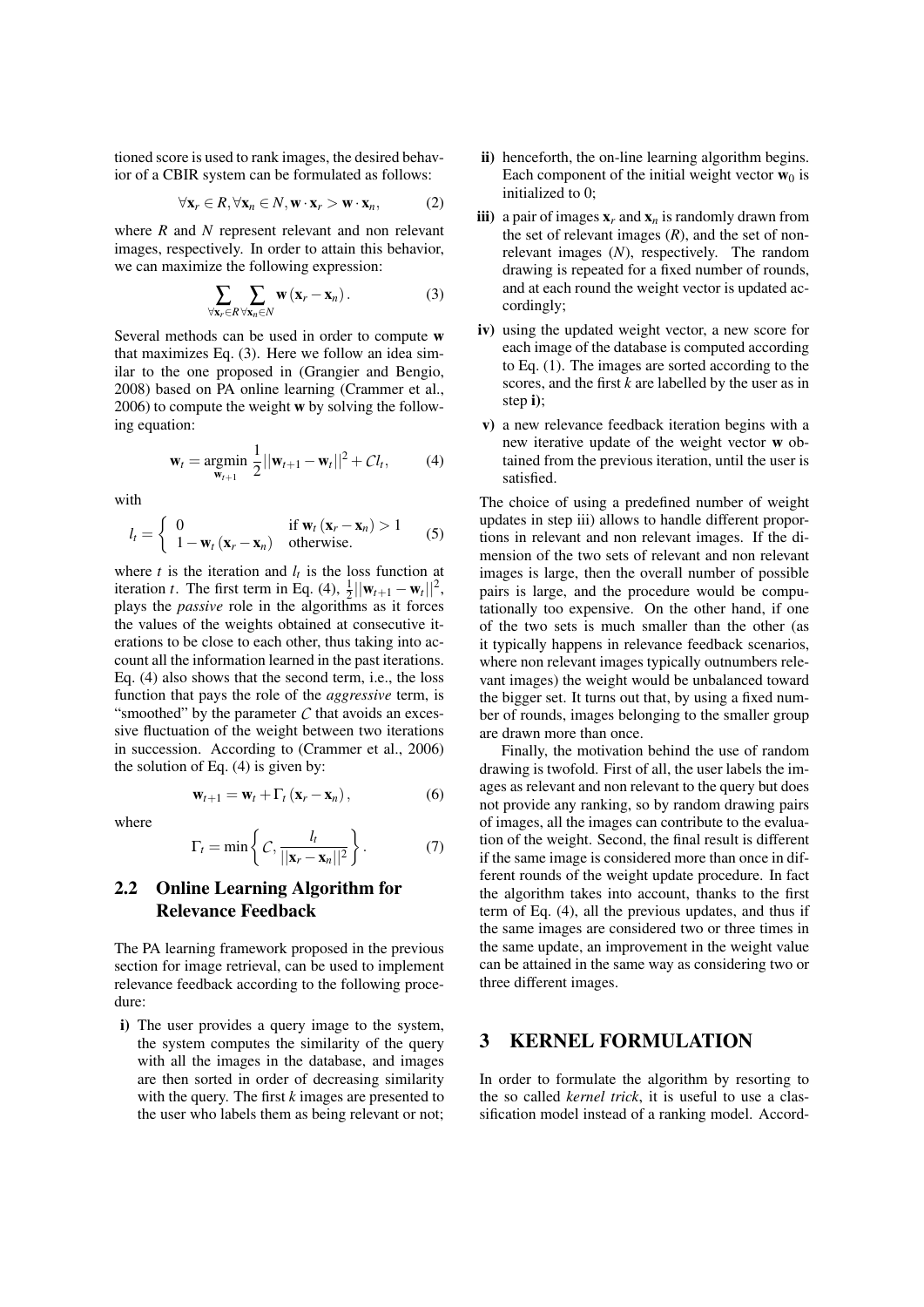ingly, each image  $x_i$  is associated with a unique label  $y_t \in \{+1, -1\}$  where  $\{+1\}$  indicates the relevant images and  $\{-1\}$  the non relevant ones. Moreover, the goal should not be formulated as the maximization of the distances between relevant and non relevant images, rather it should be formulated as the maximization of the *margin* of the decision. In order to reflect this change in perspective, we can modify the update function (6) as follows:

$$
\mathbf{w}_t = \sum_{j=0}^{t-1} \Gamma_j \, y_j \, \mathbf{x}_j,\tag{8}
$$

and therefore

score<sub>t</sub> 
$$
(\mathbf{x}_i)
$$
 =  $\mathbf{w}_t \cdot \mathbf{x}_i = \sum_{j=0}^{t-1} \Gamma_j y_j (\mathbf{x}_j \cdot \mathbf{x}_i).$  (9)

The inner product in the right hand side at Eq. (9) can be replaced by a kernel expression  $K(\mathbf{x}, \mathbf{x}')$  thus obtaining

$$
score_t(\mathbf{x}_i) = \sum_{j=0}^{t-1} \Gamma_j y_j K(\mathbf{x}_j, \mathbf{x}_i), \quad (10)
$$

where according to (Crammer et al., 2006):

$$
\Gamma_t = \min\left\{ C, \frac{l_t}{||\mathbf{x}_t||^2} \right\},\tag{11}
$$

$$
l_t = \begin{cases} 0 & \text{if } d_t > 1 \\ 1 - d_t & \text{otherwise} \end{cases}, \tag{12}
$$

$$
d_t = \sum_{j=0}^{t-1} \Gamma_j y_j K(\mathbf{x}_j, \mathbf{x}_t).
$$
 (13)

It is interesting to notice that according to this approach, the vectors  $x_t$  could be seen as  $\sup$ *port vectors*, as in the Support Vector Machine paradigm (Cristianini and Shawe-Taylor, 2000), because the scope is to maximize the *margin* between relevant and non relevant images. In this approach, only one image per round is randomly drawn from the set of the previous retrieved images, and it can be drawn more than once. *t* indicates the number of update rounds executed so far, and obviously it is equal to the number of images that have been evaluated until that moment.

#### 4 EXPERIMENTS AND RESULTS

This section contains the datasets description, the evaluation protocol together with the results and comparison of the different algorithms.

#### 4.1 Datasets

Experiments have been carried out using two datasets, namely the Caltech-101, and the Caltech-256 dataset, both from the California Institute of Technology<sup>1</sup>. These datasets are widely used in object recognition, and examples of the images in these datasets can be found by visiting the website. The first dataset consists of 30607 images subdivided into 257 semantic classes, the second one is composed by 9144 images subdivided into 102 semantic classes. Experiments have been carried out by using different descriptors, and results are shown for the *Edge Histogram* descriptor (80 components) (MPE, 2003), and the *Color and Edge Directivity Descriptor* (*Cedd*, 144 components) (Chatzichristofis and Boutalis, 2008). The open source library LIRE (Lucene Image REtrieval) has been used for feature extraction (Lux and Chatzichristofis, 2008).

#### 4.2 Experimental Setup

In order to test the performances of the proposed approaches, 500 query images have been randomly extracted from each dataset, so that they cover all the semantic classes. The top twenty best scored images for each query are returned to the user. Relevance feedback is performed by marking images belonging to the same class of the query as relevant, and all other images in the top twenty as non-relevant. Performances are evaluated in terms of precision, and truncated average precision (Nie et al., 2012). Precision is evaluated by taking into account the top twenty best scored images at each iteration, while the truncated average precision takes into account the ranking of the top *T* results, i.e., the average precision at depth *T*:

$$
AP@T = \frac{1}{T} \sum_{i=1}^{T} rel(\tau(i)) \frac{\sum_{j=1}^{i} rel(\tau(j))}{i}
$$
 (14)

where  $\tau(i)$  is the image at the rank *i*, and  $rel(\tau(i))$  is the associated binary relevance label equal to 1 if  $\tau(i)$ is relevant with respect to the query, and 0 otherwise, the highest the value of AP@T, the better the ranking. We performed nine rounds of relevance feedback, so we fixed  $T = min(|C_i|, 180)$ , where  $|C_i|$  is the size of the class of the query, and 180 is the maximum number of images the user may be asked to mark after all the feedback rounds.

In order to choose the most suitable values of the parameters discussed in Sections 2 and 3, a number of preliminary experiments have been performed. Accordingly, we fixed the number of update round *t* at

<sup>1</sup>http://www.vision.caltech.edu/archive.html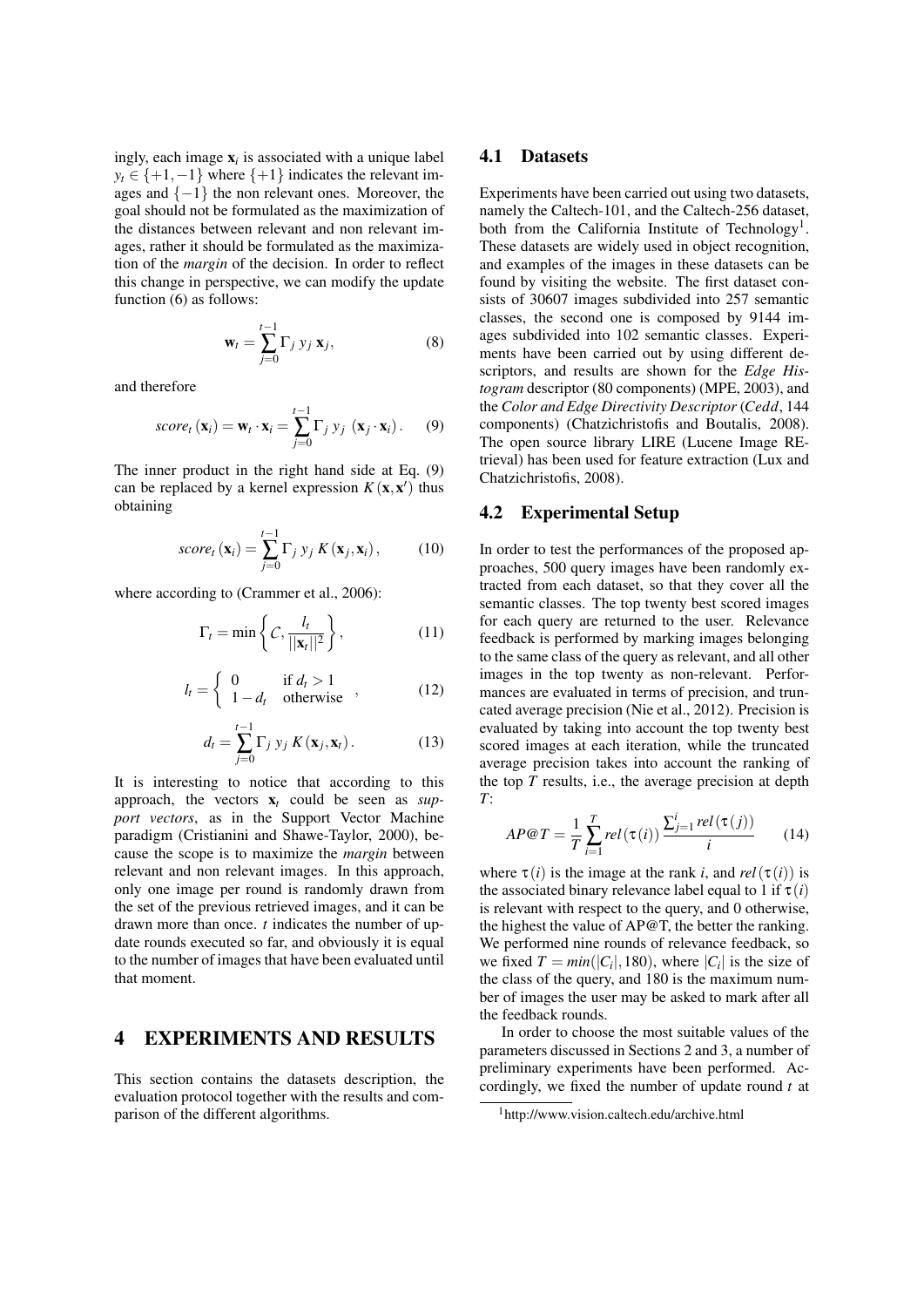100, we used the RBF kernel in the kernel version of the PA algorithm with a value of  $\sigma^2$  set to 0.1. We have also tested different values for the parameter *C* between 0.001 to 1000. The best results have been obtained using  $C = 1$ . For comparison purposes, relevance feedback has been also computed by a SVM classifier with an RBF kernel, and by the Relevance Score (RS) method, where images are ranked according to the ratio of the distances from the nearest relevant and non-relevant images (Giacinto, 2007).

#### 4.3 Results

Reported results show that the linear formulation of the PA technique allows attaining the highest performance in all the experiments at the end of the feedback rounds. In particular, the precision is quite close to the one attained by RS, while it is greater than the precision attained by the SVM classifier after a few iterations. On the other hand, the analysis of the performances in terms of the AP@T, shows that the linear PA approach allows attaining the highest performances after four iterations, with a significant gap from the performance of the SVM approach. Thus, it can concluded that the linear PA approach allows better exploiting feedback from the user with respect to traditional SVM classification approaches when the amount of available information increases. The linear PA approach also provides higher performances in terms of AP@T than those attained by the RS approach, the difference being smaller than the one between the linear PA approach and the SVM approach.

This behavior can be explained by the similar rationale behind the PA and the RS approaches. Both are aimed at producing a score that allows producing a better ranking of the images, while the SVM approach is aimed at estimating a discriminating surface, without taking into account the relative ranking.

By inspecting the performances attained by the kernel formulation of the PA approach, it can be seen that if just one iteration is allowed, it provides better performances than those of the linear formulation, and in some cases they are the highest. On the other hand, it can be seen that after the second iteration they are poorer than the ones attained by the linear formulation. Thus, the kernel formulation of the PA approach does not provide the same power of the linear formulation in exploiting the feedback information, the reason being the strong relationship with the classification formulation of the problem that turns out not to be the most suited approach for relevance feedback. If the performances of the kernel formulation of the PA approach are compared to the ones provided by SVM, it can be seen that they depend on the feature

space employed. In particular the kernel PA approach outperforms SVM when the EH features are considered, while SVM is superior when the CEDD features are used.

## 5 CONCLUSION

The PA approach can be used to exploit relevance feedback in content based retrieval. In particular, the linear formulation provides good performances, when the user provides a significant amount of feedback information. On the other hand, when few feedback iterations are allowed, the performances are slightly worse than the ones provided by other mechanisms. Anyway, if the user wishes to provide more feedback, the linear PA approach allows improving retrieval performances faster than other mechanisms.

# **REFERENCES**

- (2003). Information technology Multimedia content description interface - Part 3: Visual, ISO/IEC Std. 15938-3:2003.
- Chatzichristofis, S. A. and Boutalis, Y. S. (2008). Cedd: Color and edge directivity descriptor: A compact descriptor for image indexing and retrieval. In *Lecture Notes in Computer Science*, v. 5008, pp. 312–322. Springer.
- Crammer, K., Dekel, O., Keshet, J., Shalev-Shwartz, S., and Singer, Y. (2006). Online passive-aggressive algorithms. *J. Mach. Learn. Res.*, 7:551–585.
- Cristianini, N. and Shawe-Taylor, J. (2000). *An Introduction to Support Vector Machines and Other Kernel-based Learning Methods*. Cambridge University Press.
- Deselaers, T., Paredes, R., Vidal, E., and Ney, H. (2008). Learning weighted distances for relevance feedback in image retrieval. In *ICPR*, pages 1–4. IEEE.
- Giacinto, G. (2007). A nearest-neighbor approach to relevance feedback in content based image retrieval. In *CIVR '07*, pp. 456–463, New York, NY, USA. ACM.
- Grangier, D. and Bengio, S. (2008). A discriminative kernel-based approach to rank images from text queries. *IEEE Trans. Pattern Anal. Mach. Intell.*, 30(8):1371–1384.
- Lux, M. and Chatzichristofis, S. A. (2008). Lire: lucene image retrieval: an extensible java cbir library. In *MM '08: Proc.g of the 16th ACM Int. Conf. on Multimedia*, pages 1085–1088, New York, NY, USA. ACM.
- Nie, L., Wang, M., Zha, Z.-J., and Chua, T.-S. (2012). Oracle in image search: A content-based approach to performance prediction. *ACM Trans. Inf. Syst.*, 30(2):13.
- Paredes, R., Ulges, A., and Breuel, T. (2009). Fast discriminative linear models for scalable video tagging. *Mach. Lear. and Applications, 4th Int. Conf. on*, 0:571–576.
- Zhou, X. S. and Huang, T. S. (2003). Relevance feedback in image retrieval: A comprehensive review. *Multimedia Syst.*, 8(6):536–544.